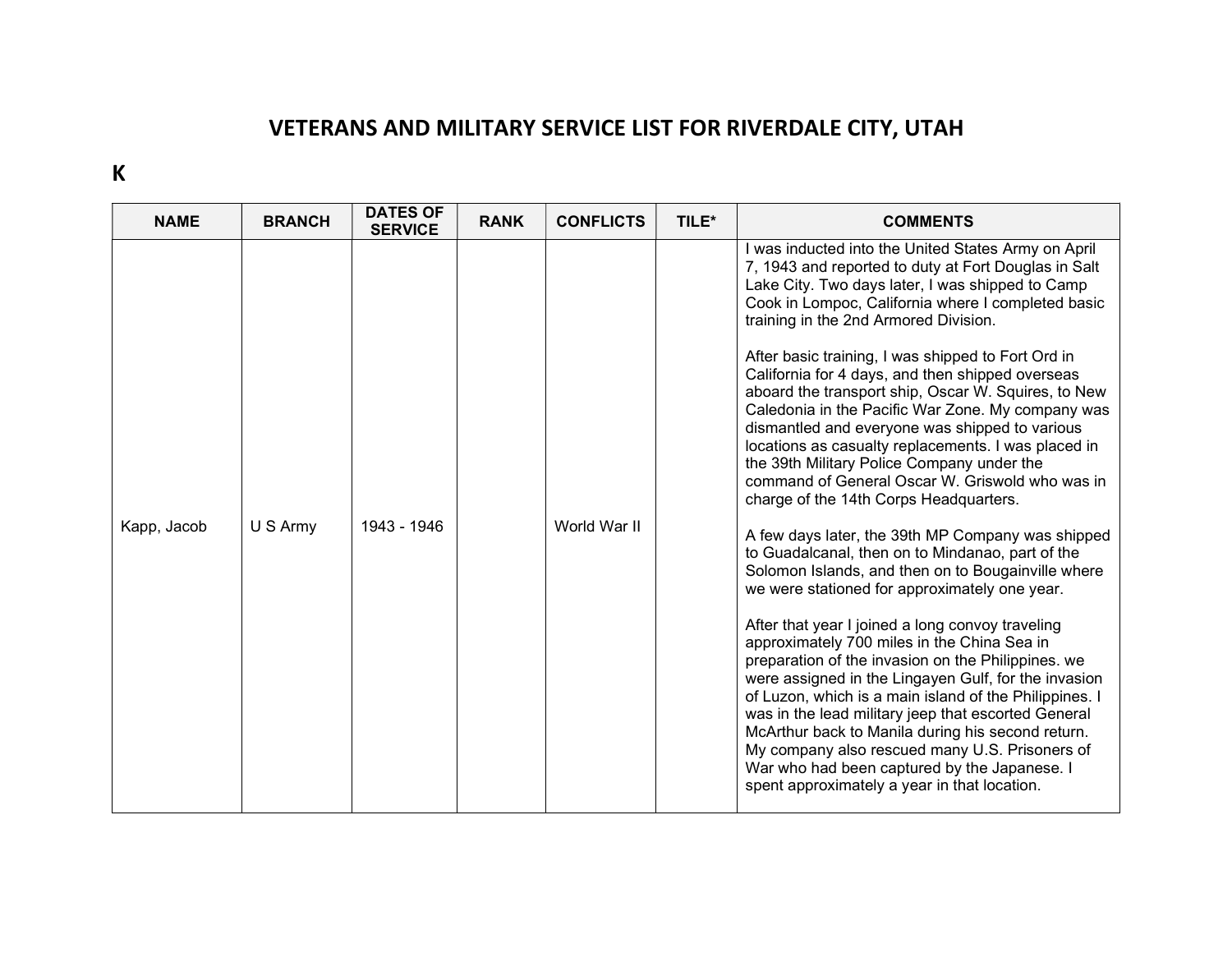|                          |                                        |                                   |                             |                                                      |                                       | I then went to Sendai, Japan, which was a Japanese<br>Naval Base, and was involved with the military<br>during the signing of the Japanese surrender, which<br>ended the Pacific conflict. My ship was alongside the<br>U.S.S. Missouri as the Armistice Treaty was signed<br>and I was able to witness this important event.<br>After the Japanese had surrendered, we took over<br>their military base in Sendai, Japan and destroyed<br>their ammunition, bombs, vehicles, etc. As part of my<br>military service, I visited the sites of Hiroshima and<br>Nagasaki where the atomic bomb had been dropped.<br>I left Japan aboard a ship to Tacoma, WA in<br>December of 1945 (Christmas). From there I went to<br>Fort Louis in Washington State for a few days and<br>then was able to return home via train, arriving in<br>Ogden on January 10, 1946. |
|--------------------------|----------------------------------------|-----------------------------------|-----------------------------|------------------------------------------------------|---------------------------------------|---------------------------------------------------------------------------------------------------------------------------------------------------------------------------------------------------------------------------------------------------------------------------------------------------------------------------------------------------------------------------------------------------------------------------------------------------------------------------------------------------------------------------------------------------------------------------------------------------------------------------------------------------------------------------------------------------------------------------------------------------------------------------------------------------------------------------------------------------------------|
| <b>NAME</b>              | <b>BRANCH</b>                          | <b>DATES OF</b><br><b>SERVICE</b> | <b>RANK</b>                 | <b>CONFLICTS</b>                                     | TILE*                                 | I received my official discharge on January 24, 1946.<br><b>COMMENTS</b>                                                                                                                                                                                                                                                                                                                                                                                                                                                                                                                                                                                                                                                                                                                                                                                      |
| Keeler, Charles<br>Η.    | U S Air Force                          | 1968 - 1998                       | Chief<br>Master<br>Sergeant | Vietnam,<br><b>Desert</b><br>Shield/Desert<br>Storm. | South 1,<br>EF <sub>7</sub>           |                                                                                                                                                                                                                                                                                                                                                                                                                                                                                                                                                                                                                                                                                                                                                                                                                                                               |
| Kelly, David G.          | U S Army,<br>U S Air Force<br>Reserves | 1950 - 1965                       |                             |                                                      |                                       | Army of Occupation Medal (Germany).                                                                                                                                                                                                                                                                                                                                                                                                                                                                                                                                                                                                                                                                                                                                                                                                                           |
| Kent, Golden             |                                        |                                   |                             | World War II                                         |                                       | Served in the North Africa and European Theaters.                                                                                                                                                                                                                                                                                                                                                                                                                                                                                                                                                                                                                                                                                                                                                                                                             |
| Kerkvliet,<br>Charles J. | U S Navy                               | 1959 - 1978                       |                             |                                                      | North 1,<br>$110$ and<br><b>GH 16</b> |                                                                                                                                                                                                                                                                                                                                                                                                                                                                                                                                                                                                                                                                                                                                                                                                                                                               |
| Kimbell, Steven<br>J.    | U S Navy                               | 1964 - 1969                       | Boatswain<br>Mate 3rd       | Vietnam War                                          |                                       | Served on the USS Oklahoma City; 2 years Com 7th FLT,<br>Saigon, Vietnam.                                                                                                                                                                                                                                                                                                                                                                                                                                                                                                                                                                                                                                                                                                                                                                                     |
| Kimose, Donald           | U S Navy                               |                                   |                             | Korean War                                           |                                       |                                                                                                                                                                                                                                                                                                                                                                                                                                                                                                                                                                                                                                                                                                                                                                                                                                                               |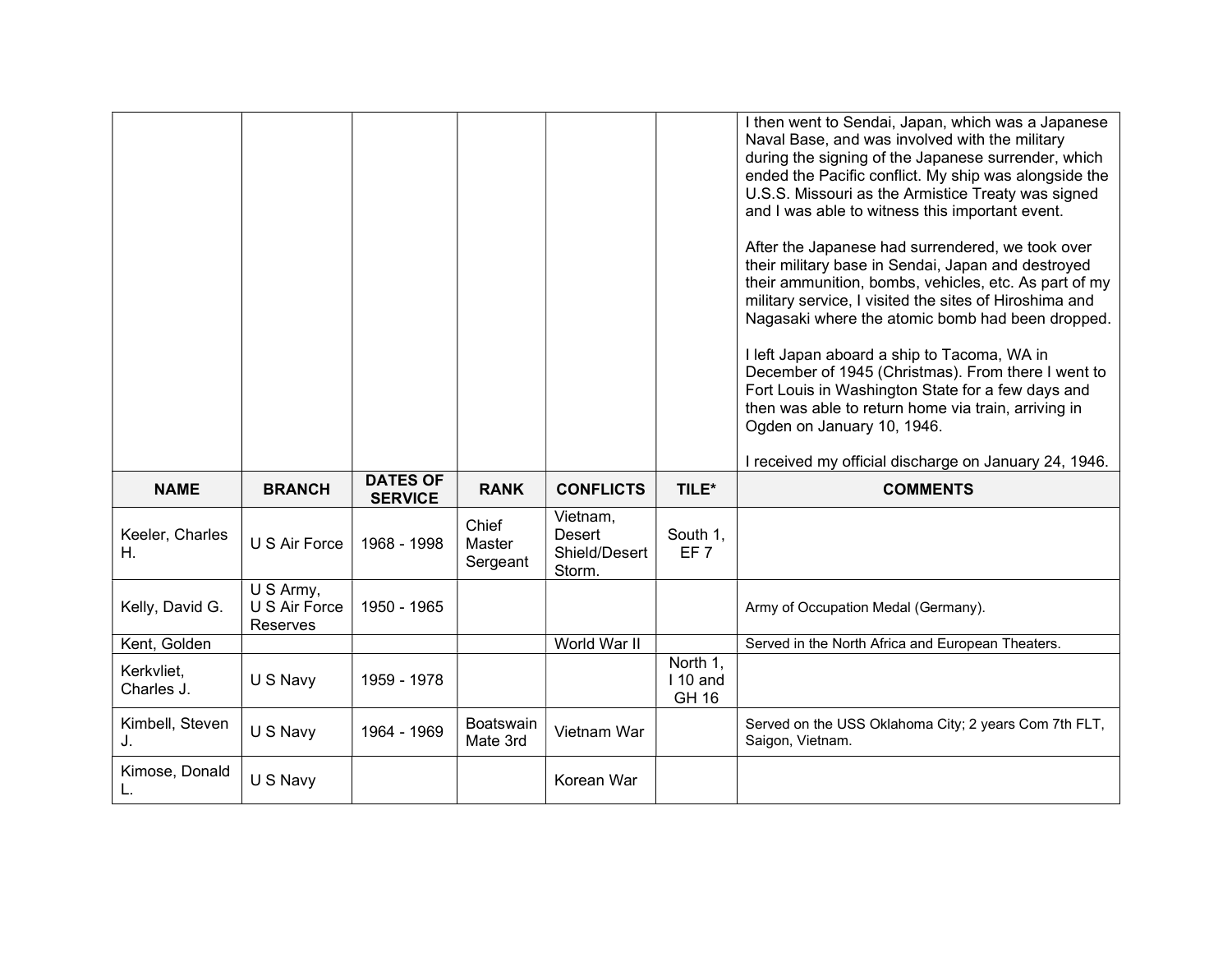| <b>NAME</b>                | <b>BRANCH</b>              | <b>DATES OF</b><br><b>SERVICE</b> | <b>RANK</b>                   | <b>CONFLICTS</b> | TILE*                      | <b>COMMENTS</b>                                                                                                                                                                                                                                                                                                                                                                                                                                                                                                                                                                                                                    |
|----------------------------|----------------------------|-----------------------------------|-------------------------------|------------------|----------------------------|------------------------------------------------------------------------------------------------------------------------------------------------------------------------------------------------------------------------------------------------------------------------------------------------------------------------------------------------------------------------------------------------------------------------------------------------------------------------------------------------------------------------------------------------------------------------------------------------------------------------------------|
| King, Wayne                | U S Navy                   | 1950 - 1959                       | Petty<br>Officer<br>2nd Class | Korean War       | North 1,<br>F <sub>6</sub> | 1950 - Graduated Boot Camp in San Diego.<br>1950 (July to Jan.) - Korea. Home port in San Diego.<br>USS LSMR rocket ship.<br>1951 to Dec. 1952 - Korea<br>1953 - Assigned to Officers Anti Submarine School<br>in Monterey, CA.<br>1955 - Transferred to USS O'Bannon DDE-450.<br>Stationed at Pearl Harbor to Pineapple Fleet.<br>1955 - Invited by Sydney Australia for Destroyer<br>Squadron, celebrating victory against Japan. Two<br>destroyers and one aircraft carrier involved in Battle<br>of Coral Sea in this squadron.<br>1956 - Returned to Sydney Australia for Coral Sea<br>Celebration.<br>1959 - Served 9 years. |
| Knight, Wallace<br>М.      | U S Army                   | 1944 - 1946                       | TECH <sub>5</sub>             | World War II     | North 1,<br>J <sub>3</sub> | Philippines                                                                                                                                                                                                                                                                                                                                                                                                                                                                                                                                                                                                                        |
| Knowlden,<br>Christopher   | <b>U S Marines</b>         | 1983 - 1992                       |                               |                  | North 1,<br>$L_6$          | Active Duty: July 1983 to July 1987. Inactive<br>Reserves: 1987 - 1989. Active Reserves: July 1989 -<br>1992.                                                                                                                                                                                                                                                                                                                                                                                                                                                                                                                      |
| Knowlden,<br>Jack D.       | U S Navy,<br>U S Air Force | 1945 - 1971                       | <b>Staff</b><br>Sergeant      | World War II     | North 1,<br>JK 6           | Jack Knowlden served in the U S Navy from 1941 to<br>1945. He then reenlisted in the Navy in 1954 and<br>served until 1956. He enlisted in the U S Air Force in<br>1956. Duties included gunner mate on a merchant<br>ship called S. S. Plaudit (torpedoed off the coast of<br>Africa), Brooklyn Naval Yard from 1942-1944,<br>Cleveland, Ohio in 1944-1945. Air Force duty at<br>Plattsburgh, New York in 1958, Hill Air Force Base,<br>Saseko, Japan, and Anchorge, Alaska. Retired after<br>20 years of service. Died in 1979. Lived in Riverdale<br>for 9 years.                                                               |
| Knowlden,<br>Jay D.        | <b>U S Marines</b>         | 1973 - 1977                       |                               |                  | North 1,<br>16             | Stationed at Barstow CA.                                                                                                                                                                                                                                                                                                                                                                                                                                                                                                                                                                                                           |
| Knox, John<br>Wesley       | U S Navy                   | 1965 - 1969                       |                               |                  |                            | National Defense Service Medal. Amphibious<br><b>Construction Battalion One.</b>                                                                                                                                                                                                                                                                                                                                                                                                                                                                                                                                                   |
| Koldewyn, Vern<br>Franklin | U S Air Force              | 1942 - 1945                       | SSgt.                         | World War II     | North 1,<br>H <sub>6</sub> | Stationed in Italy.                                                                                                                                                                                                                                                                                                                                                                                                                                                                                                                                                                                                                |